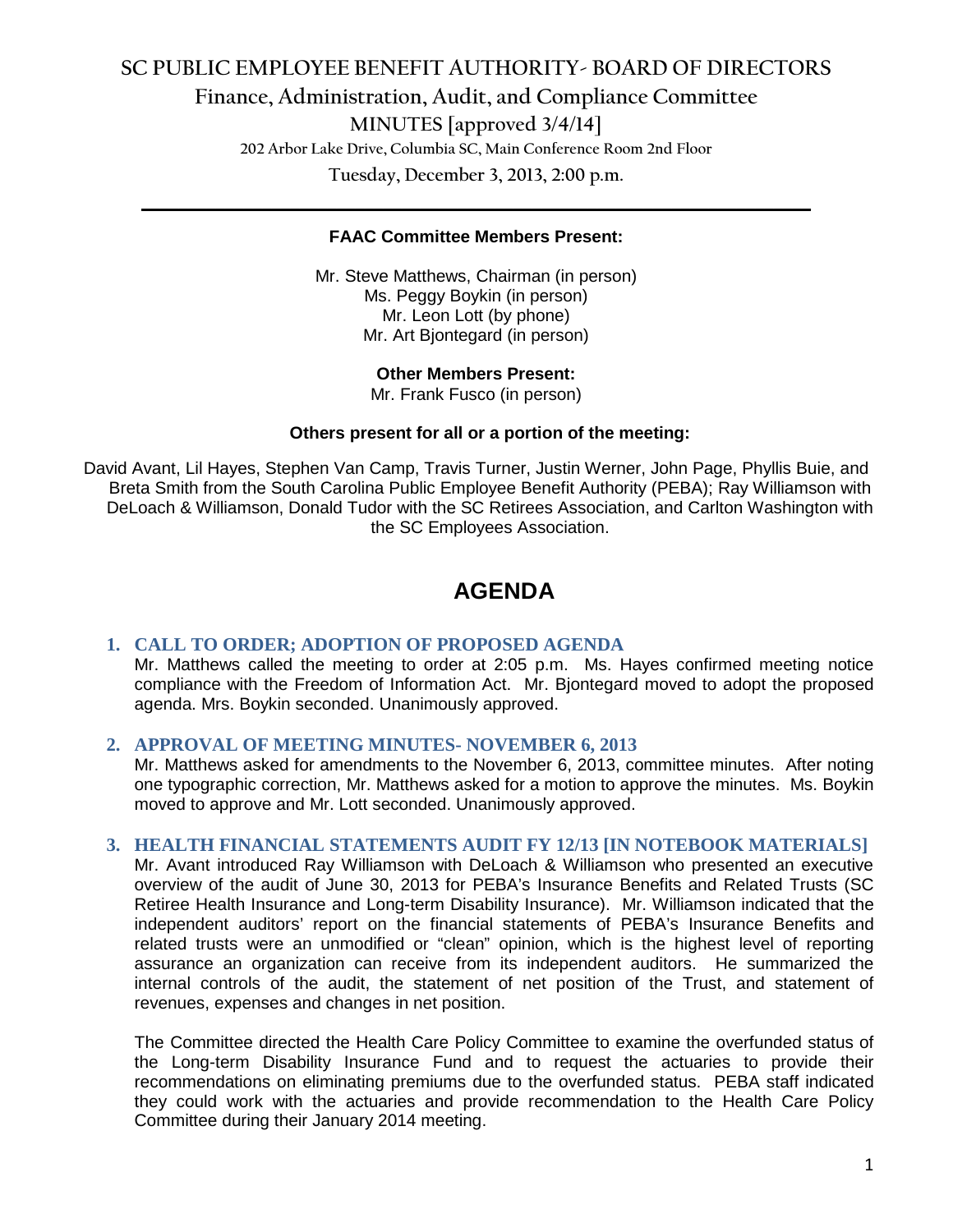# **SC PUBLIC EMPLOYEE BENEFIT AUTHORITY- BOARD OF DIRECTORS Finance, Administration, Audit, and Compliance Committee**

**MINUTES [approved 3/4/14]**

**202 Arbor Lake Drive, Columbia SC, Main Conference Room 2nd Floor**

**Tuesday, December 3, 2013, 2:00 p.m. \_\_\_\_\_\_\_\_\_\_\_\_\_\_\_\_\_\_\_\_\_\_\_\_\_\_\_\_\_\_\_\_\_\_\_\_\_\_\_\_\_\_\_\_\_\_\_\_\_\_\_\_\_\_\_\_\_\_\_\_\_\_\_\_\_\_\_\_\_\_\_\_**

The Committee also asked PEBA staff to explore the possibility of accelerating the completion of the dependent audit currently being conducted on members of the State Health Plan in order to capture more savings. It was noted that the audit is approximately 50% completed and has yielded approximately \$15 million in decreased liability to the Plan.

# **4. OLD BUSINESS**

## Internal Auditor Charter [in notebook materials]

PEBA's Internal Auditor introduced and requested the adoption of the Internal Auditor Charter. The International Standards for the Professional Practice of Internal Auditing require the purpose, authority, and responsibility of the internal audit activity to be formally defined in a Charter.

There was discussion regarding the internal structure of PEBA's field auditors. Mr. Page advised leaving the current reporting structure to associated department managers, as the people in those positions are researching employer compliance issues than auditing, and have expertise in those subject areas.

The Committee requested Mr. Page to analyze his workload and report to the Committee if additional resources are needed within his unit.

The Committee reiterated Mr. Page's direct line of reporting should be to Mr. Matthews as Chairman of the FAAC Committee with a dotted line to the Director of the agency for administrative purposes.

## **Action:**

Mr. Matthews asked for a motion to approve the Internal Auditor Charter. Mr. Bjontegard moved to recommend and Ms. Boykin seconded. Unanimously recommended.

# Internal Auditor Follow-up Information [in notebook material]

As requested during the previous FAAC Committee meeting, Mr. Page provided follow-up information on the following:

- 1. PEBA's Internal Audit Department's standards in comparison with Internal Audit Standards
- 2. Internal Audit Department quality Assurance and Benchmarking Procedures
- 3. SCRS & EIP External Financial Auditors 2005 2017

The Committee received this as information.

#### 2014 Proposed PEBA Legislation

Mr. Matthews advised that a final consolidated copy of PEBA's proposed legislation for 2014 is available for members to provide to their sponsors.